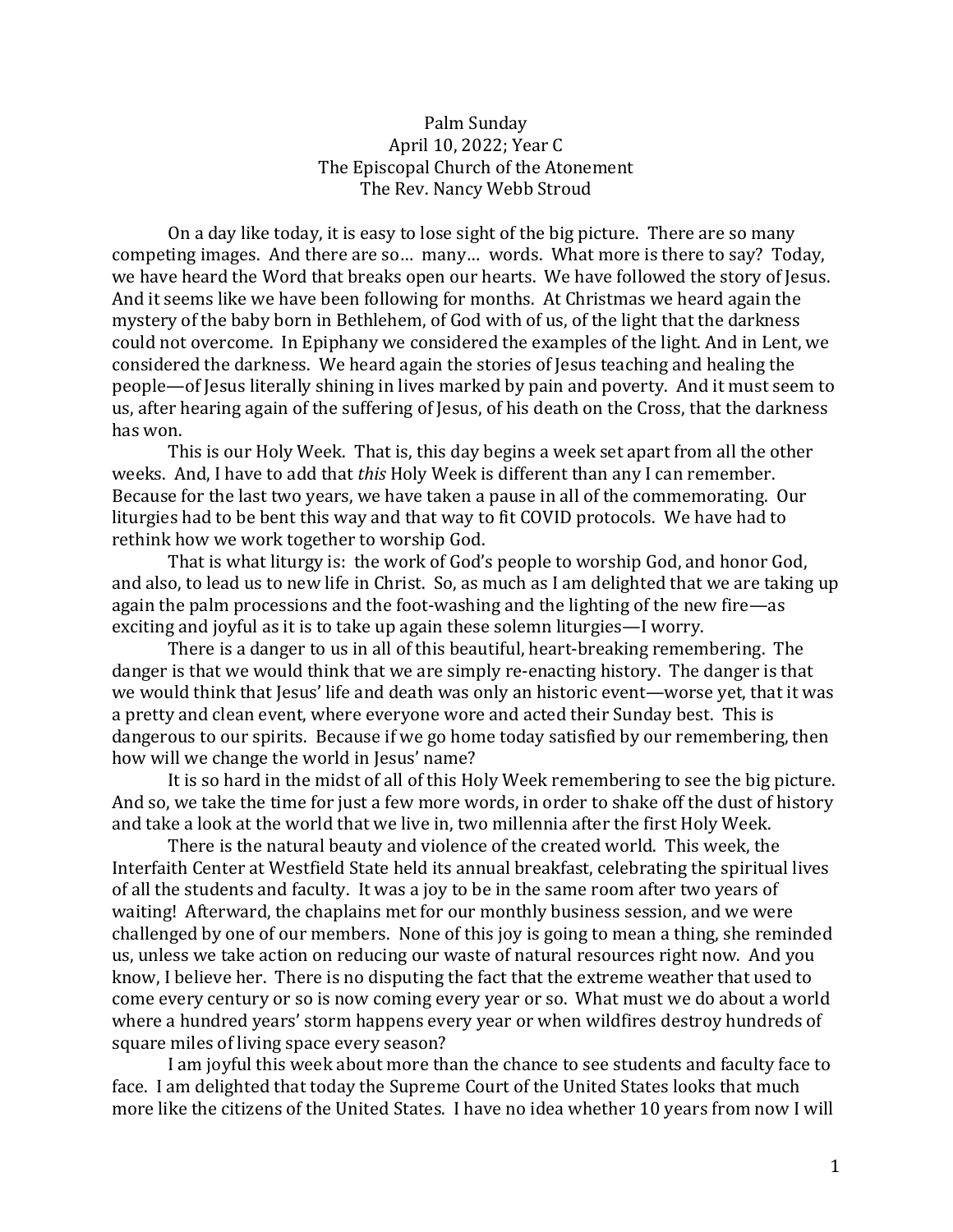think that Ketanji Brown Jackson is making wise decisions or stupid ones, but I am thrilled that the very fact of her confirmation as a justice is making thousands of little girls think that they could grow up to serve our nation.

There is a violent culture of our country that has perverted the quite reasonable notion that citizens of a country be allowed to defend themselves to the idea that every man, woman, and child has the inalienable right to carry a military-style assault weapon with a thirty-round clip—and that talking about how to make our every-day life safer means that we are trampling on the rights of others.

Global climate change and systemic racism and gun-control legislation are just three facts of life that get *me* worked up. Any one of you could add to the list of darkness. The point is that we still live in a world where the darkness threatens to overcome the light.

And so we ask, if, two thousand years later, we still live in a world where the darkness is so dark, why do we celebrate such a solemn remembrance year after year? What did Jesus' life and death do if there is still darkness to be overcome?

On a day like today, it is easy to lose sight of the big picture. There are so many details! This is the time of year where every parish priests has lists of her lists and every parish secretary is wondering if she should sprinkle holy water on the copy machine. A friend of mine who works at a large cathedral posted the other day that Palm Sunday is like New Years' Eve for the owners of donkeys—they have too many invitations to accept! We stand in the middle of the picture, and so it is hard to see it all.

But perhaps that is it. We are standing in the middle of the picture. In our ritual for today, this is the midpoint. We have had the historic re-enactment—a little more thoroughly than most Sundays, but like every Sunday, we have heard the Word of God, offered first thousands of years ago, and every Sunday down through the centuries, and finally today, to us. And now we look forward to the Meal, which Sunday after Sunday brings us the nourishment—the presence of God in real food, the bread and the wine nourishment to take us out into the world and fill us with the love and energy we need to outshine the darkness.

Ritually, we are standing between the history of the Word and the hope of the Meal. That is what we do in our ritual. That is our reality. We stand in the middle. God created a world, vast and beautiful, and thoroughly unappreciated until God created us. And we love the world. And we use it and abuse it. And it pleases God that we stand in the middle of it.

We please God just by being here, just by standing in the middle of God's vast and mysterious creation. We please God so much, that God gives us the imagination and the will to do what we desire to do. And although are hearts are restless until they return again to God, our imaginations and wills can lead us to good and evil. And it pleases God that we work hard to understand the difference and to choose the good.

We get to choose between right and wrong, good and evil, God and Satan. And if you quibble with that description of free will—well, you get to choose how *you* define the struggle. And it seems that our struggle to change the world into God's vision of goodness pleases God. Our struggle pleases God.

Finally then, our heart-breaking story makes some sense. God did not become one of us in order to pay a ransom for the misbehavior caused by our restless imaginations and wills. And God did not become one of us to make the world perpetually bright and shiny and perfect. God made us because God loves us—and God became one of us because God *likes* us. Jesus got close to us. Jesus lived with us; was affected by us and our actions. Jesus